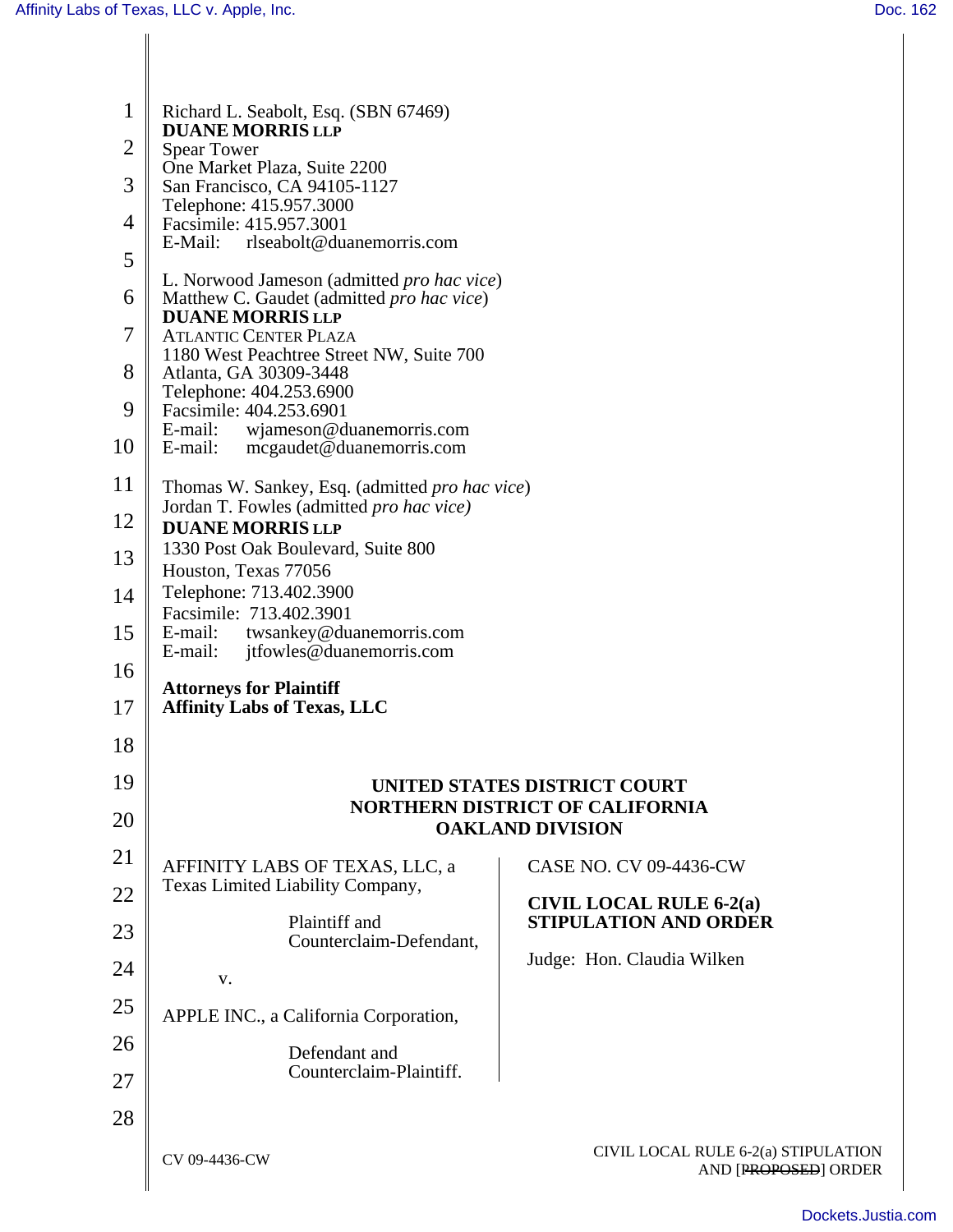| $\mathbf{1}$   | IT IS HEREBY STIPULATED by and between Plaintiff Affinity Labs of Texas, LLC          |  |  |
|----------------|---------------------------------------------------------------------------------------|--|--|
| $\overline{2}$ | ("Affinity") and Defendant Apple Inc. ("Apple") as follows:                           |  |  |
| 3              | WHEREAS, the Joint Case Management Statement submitted by the parties and adopted     |  |  |
| $\overline{4}$ | by the Court included a limit of 70 hours for depositions for each party;             |  |  |
| 5              | WHEREAS, a disagreement has arisen as to whether Affinity has used 70 hours of        |  |  |
| 6              | deposition time in this case; and                                                     |  |  |
| 7              | WHEREAS, the parties have reached an agreement on how to proceed with deposition      |  |  |
| 8              | discovery and certain other third party discovery, as described below;                |  |  |
| 9              | NOW, THEREFORE, IT IS HEREBY STIPULATED BY AND BETWEEN THE                            |  |  |
| 10             | PARTIES HERETO, THROUGH THEIR RESPECTIVE COUNSEL AND SUBJECT TO THE                   |  |  |
| 11             | APPROVAL OF THE COURT, AS FOLLOWS:                                                    |  |  |
| 12             | 1. Beginning as of the date that this Stipulation is submitted by the parties, Apple  |  |  |
| 13             | shall not oppose, and Affinity shall not seek more than, an additional 6 depositions  |  |  |
| 14             | of third parties currently under subpoena, including Anthony Fadell, James Geier,     |  |  |
| 15             | Clay Cowgill, Pandora, AT&T, and one additional software application developer,       |  |  |
| 16             | subject to Paragraph 5 below. This stipulation is not intended to alter the rights of |  |  |
| 17             | third parties to seek relief from the Court pertaining to Affinity's subpoena on any  |  |  |
| 18             | basis other than an allegation that Affinity has exceeded the permitted number of     |  |  |
| 19             | deposition hours under the Joint Case Management Statement (which is hereby           |  |  |
| 20             | amended with respect to deposition hours to permit the hours of depositions set       |  |  |
| 21             | forth in this Stipulation).                                                           |  |  |
| 22             | 2. Apple shall not oppose, and Affinity shall not seek more than, 5 hours on the      |  |  |
| 23             | record during the deposition of Mr. Fadell and 2.5 hours each on the record for the   |  |  |
| 24             | other five depositions referenced in the previous paragraph.                          |  |  |
| 25             | 3. No depositions shall be taken after March 21, 2011 (absent further order of this   |  |  |
| 26             | Court in resolving a motion for Protective Order filed by a third party or an Order   |  |  |
| 27             | or agreement relating to Paragraph 5 below), except that (a) Apple will not oppose    |  |  |
| 28             | Affinity's efforts to take the depositions of Mr. Fadell, Mr. Geier, Pandora, and     |  |  |
|                | CIVIL LOCAL RULE 6-2(a) STIPULATION<br>$-1-$<br>CV 09-4436-CW<br>AND [PROPOSED] ORDER |  |  |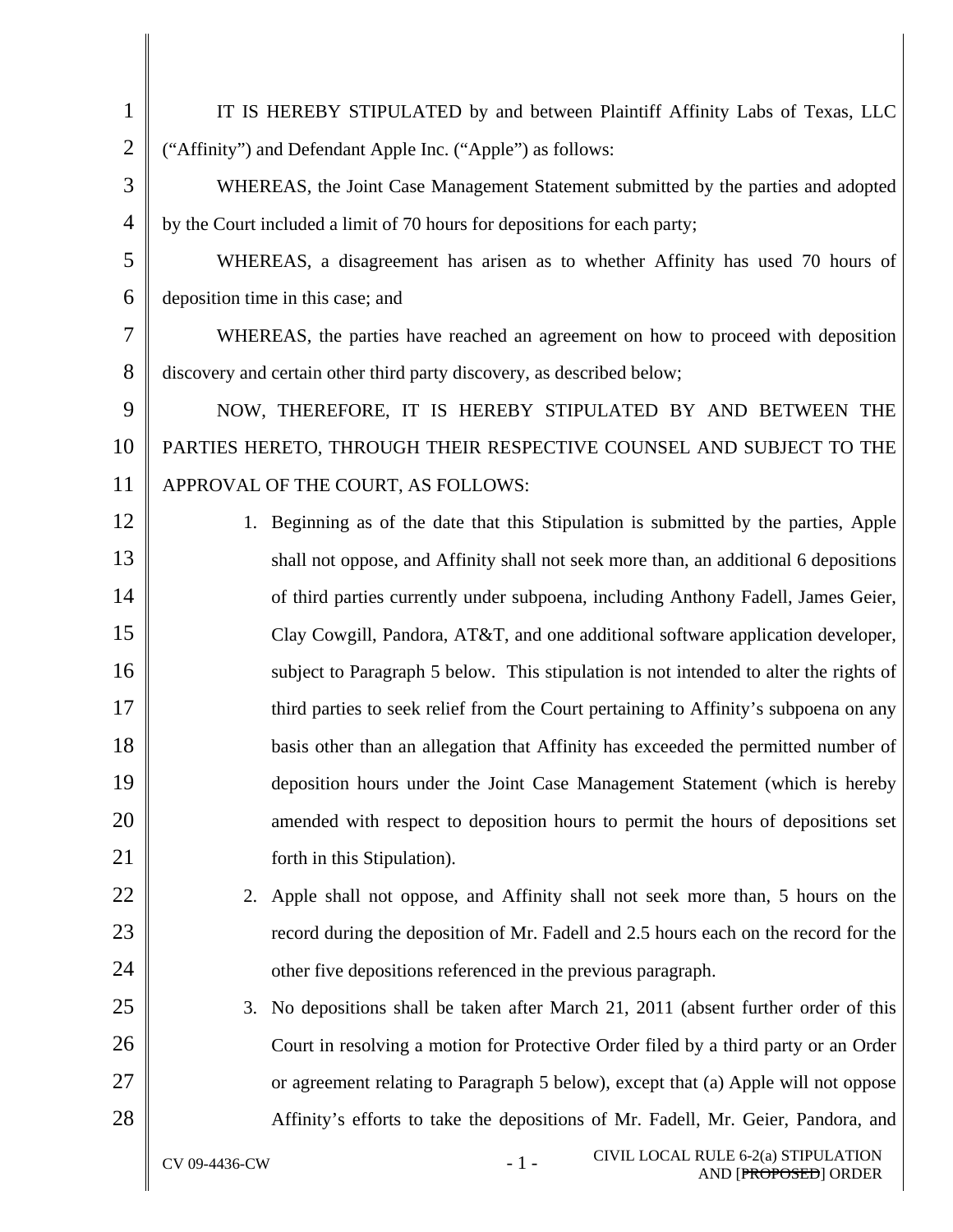| $\mathbf{1}$   |    | AT&T as soon as possible after the March 21, 2011 fact discovery deadline, if they        |
|----------------|----|-------------------------------------------------------------------------------------------|
| $\overline{2}$ |    | cannot be scheduled before then, and (b) Apple will not oppose Affinity's efforts to      |
| 3              |    | take the deposition of the one additional software developer after the March 21,          |
| $\overline{4}$ |    | 2011 fact discovery deadline. Notwithstanding the foregoing, Affinity will                |
| 5              |    | complete the depositions described in Paragraph 1 at least one week prior to              |
| 6              |    | Apple's rebuttal expert report on non-infringement unless otherwise directed by the       |
| 7              |    | Court's order.                                                                            |
| 8              |    | 4. Affinity shall not be permitted to depose during the remainder of this case any        |
| 9              |    | Apple employees, except that the parties mutually agree to reserve their rights and       |
| 10             |    | objections as to the deposition of an individual identified in a letter between the       |
| 11             |    | parties dated March 16, 2011, which is not subject to any of the terms in this            |
| 12             |    | Stipulation.                                                                              |
| 13             |    | 5. If either party believes that it needs any additional deposition discovery in the case |
| 14             |    | beyond what is set forth in the previous paragraphs, the party shall be permitted to      |
| 15             |    | move for a maximum of 3 additional depositions not to exceed 2.5 hours each on            |
| 16             |    | the record, and such relief will only be granted on a showing of good cause. To the       |
| 17             |    | extent permitted by the Court, these depositions will be for the sole purpose of          |
| 18             |    | authenticating third-party documents and, if accurate, establishment of the               |
| 19             |    | "business record" status of these documents. If it believes it has good cause,            |
| 20             |    | Affinity shall also be permitted to move to compel document discovery from                |
| 21             |    | subpoenaed software application developers up to 14 days after the March 21, 2011         |
| 22             |    | fact discovery cut-off, to which motions all defenses are reserved (except for a          |
| 23             |    | defense that such motion was filed after the fact discovery cut-off).                     |
| 24             | 6. | Neither party can use the timing of Mr. Fadell's deposition as a basis to supplement      |
| 25             |    | an expert report. To the extent that Mr. Fadell's testimony is presented at trial, any    |
| 26             |    | party's expert is permitted to comment that Mr. Fadell's trial testimony is               |
| 27             |    | consistent with a specific, previously reported opinion of the expert. With respect       |
| 28             |    | to Pandora (whose counsel has indicated it will not be available for deposition           |
|                |    |                                                                                           |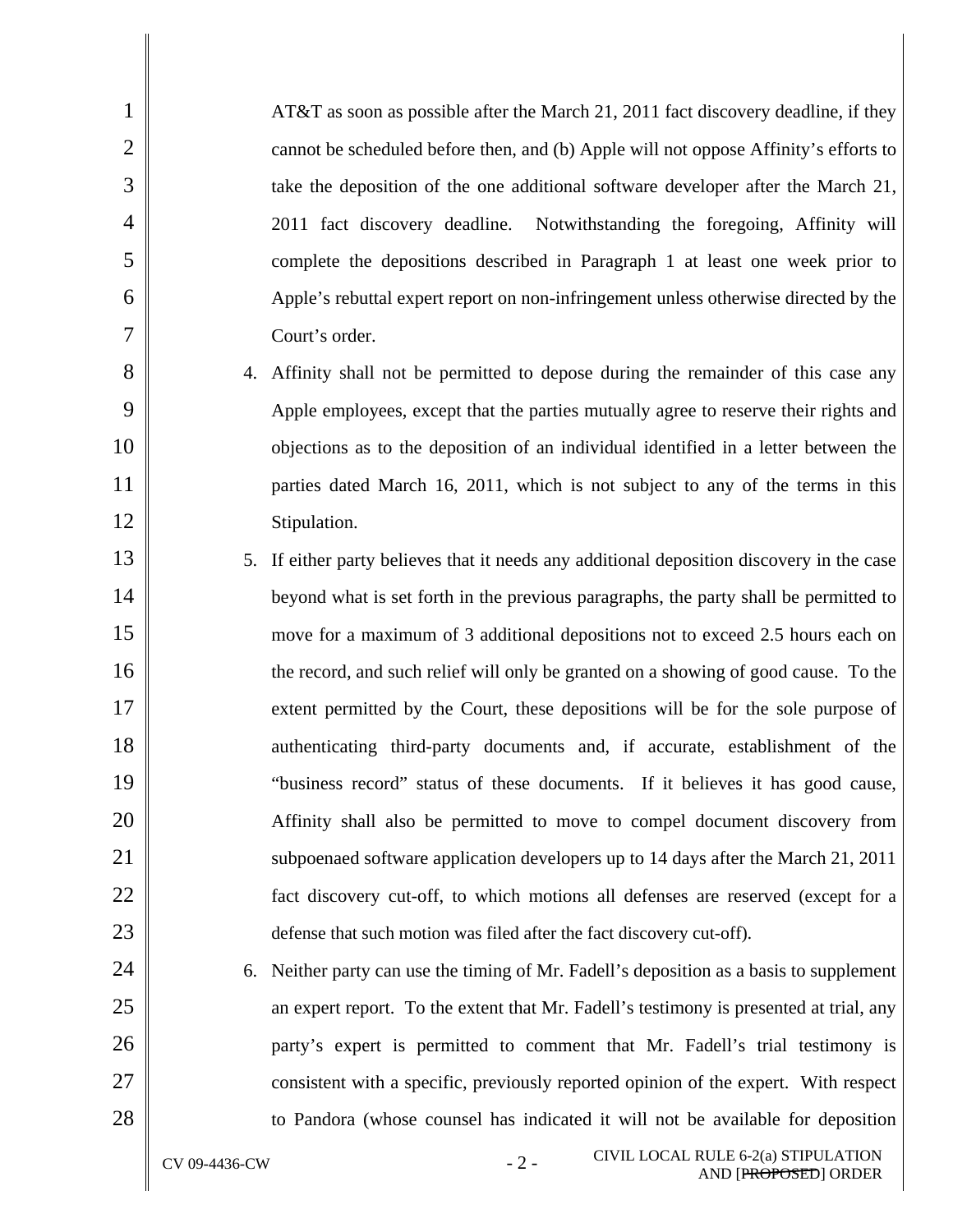| $\mathbf{1}$   | before March 21, 2011), AT&T (who has filed for a motion for protective order),               |  |
|----------------|-----------------------------------------------------------------------------------------------|--|
| $\overline{2}$ | and the additional one software application developer referenced in Paragraph 1               |  |
| 3              | above, any supplementation of reports shall be limited to a string cite of Bates              |  |
| $\overline{4}$ | numbers and/or deposition testimony to support specific, previously reported                  |  |
| 5              | opinions. It is the parties' understanding that Mr. Cowgill will be made available            |  |
| 6              | for deposition before the end of fact discovery, and therefore supplementation                |  |
| 7              | should not be an issue for Mr. Cowgill's testimony. Additionally, it is the party's           |  |
| 8              | expectation that Mr. Geier's testimony will be relied on for Affinity's rebuttal              |  |
| 9              | validity report, and the parties expect the deposition to be completed before the             |  |
| 10             | deadline for Affinity's rebuttal validity report; in the event Mr. Geier's deposition         |  |
| 11             | is not completed before that date, supplementation of Affinity's rebuttal validity            |  |
| 12             | report shall be limited to a string cite of Bates numbers and/or deposition testimony         |  |
| 13             | to support specific, previously reported opinions.                                            |  |
| 14             | 7. The parties will work together in good faith to obtain and not object to (i) the           |  |
| 15             | authentication of third-party documents through a declaration, and (ii) if accurate,          |  |
| 16             | the establishment of "business record" status of third party documents (for                   |  |
| 17             | purposes of a hearsay exception) through a declaration.                                       |  |
| 18             |                                                                                               |  |
| 19<br>20       | Dated: March 16, 2011<br>RICHARD L. SEABOLT<br>L. NORWOOD JAMESON<br><b>MATTHEW C. GAUDET</b> |  |
| 21             | <b>DUANE MORRIS LLP</b>                                                                       |  |
| 22             |                                                                                               |  |
| 23             | By: /s/ Matthew C. Gaudet                                                                     |  |
| 24             | Matthew C. Gaudet                                                                             |  |
| 25             | Attorneys for Plaintiff AFFINITY LABS OF<br>TEXAS, LLC                                        |  |
| 26             |                                                                                               |  |
| 27             |                                                                                               |  |
| 28             |                                                                                               |  |
|                | CIVIL LOCAL RULE 6-2(a) STIPULATION<br>$-3-$<br>CV 09-4436-CW<br>AND [PROPOSED] ORDER         |  |